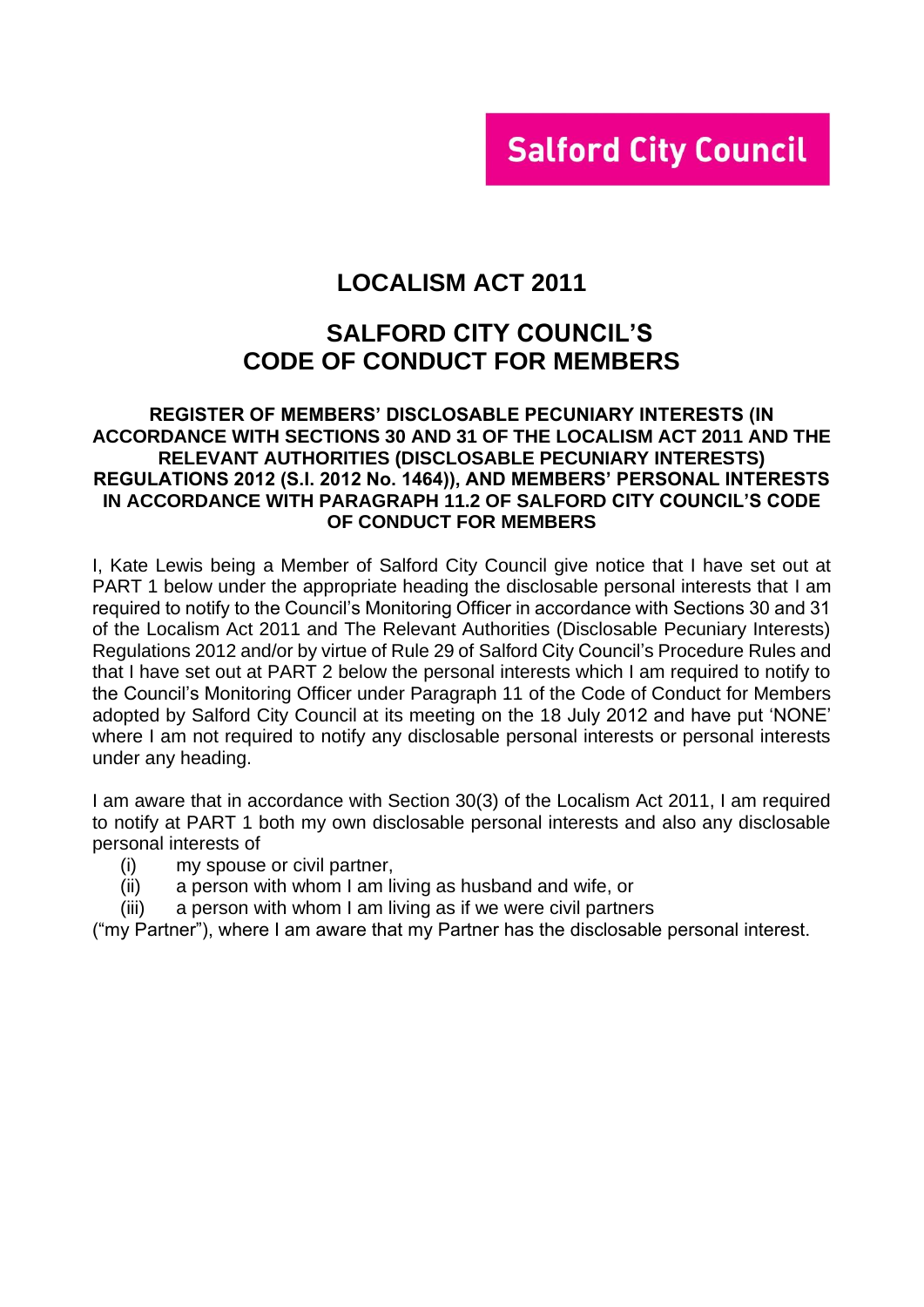# **PART 1**

# **DISCLOSABLE PECUNIARY INTERESTS**

### **1. ANY EMPLOYMENT, OFFICE, TRADE, PROFESSION OR VOCATION CARRIED ON FOR PROFIT OR GAIN.**

| <b>Member</b>                                                         | <b>Partner</b> |
|-----------------------------------------------------------------------|----------------|
| <b>Bacup and Rawtenstall Grammar</b><br><b>School</b>                 |                |
| Glenn Road BB7 8ND (academy)<br>Fixed to 1 <sup>st</sup> January 2022 |                |

*NB: You need to include details of any employment or business in which you or your Partner are engaged. Employees should give the name of their employer. You should give the name of any company of which you or your Partner are a partner or remunerated director. Where you or your Partner hold an office, give the name of the person of the body which appointed you or your Partner (in the case of a teacher in a maintained school – the local education authority; in the case of an aided school – the school's governing body)*

## **2. SPONSORSHIP**

### **N/A**

*NB You must* declare *any payment or provision of any other financial benefit (other than from Salford City Council) made or provided to you in respect of any expenses incurred by you in carrying out your duties as a councillor, or towards your election expenses, within the period of 12 months ending with the day on which you give your notification to the Council's Monitoring Officer for the purposes of Section 30(1) of the Localism Act 2011 and/or by virtue of Rule 29 of Salford City Council's Procedure Rules. This includes any payment or financial benefit from a trade union within the meaning of the Trade Union and Labour Relations (Consolidation) Act 1992.* 

# **3. CONTRACTS WITH THE COUNCIL**

| <b>Member</b> | <b>Partner</b> |
|---------------|----------------|
| N/A           |                |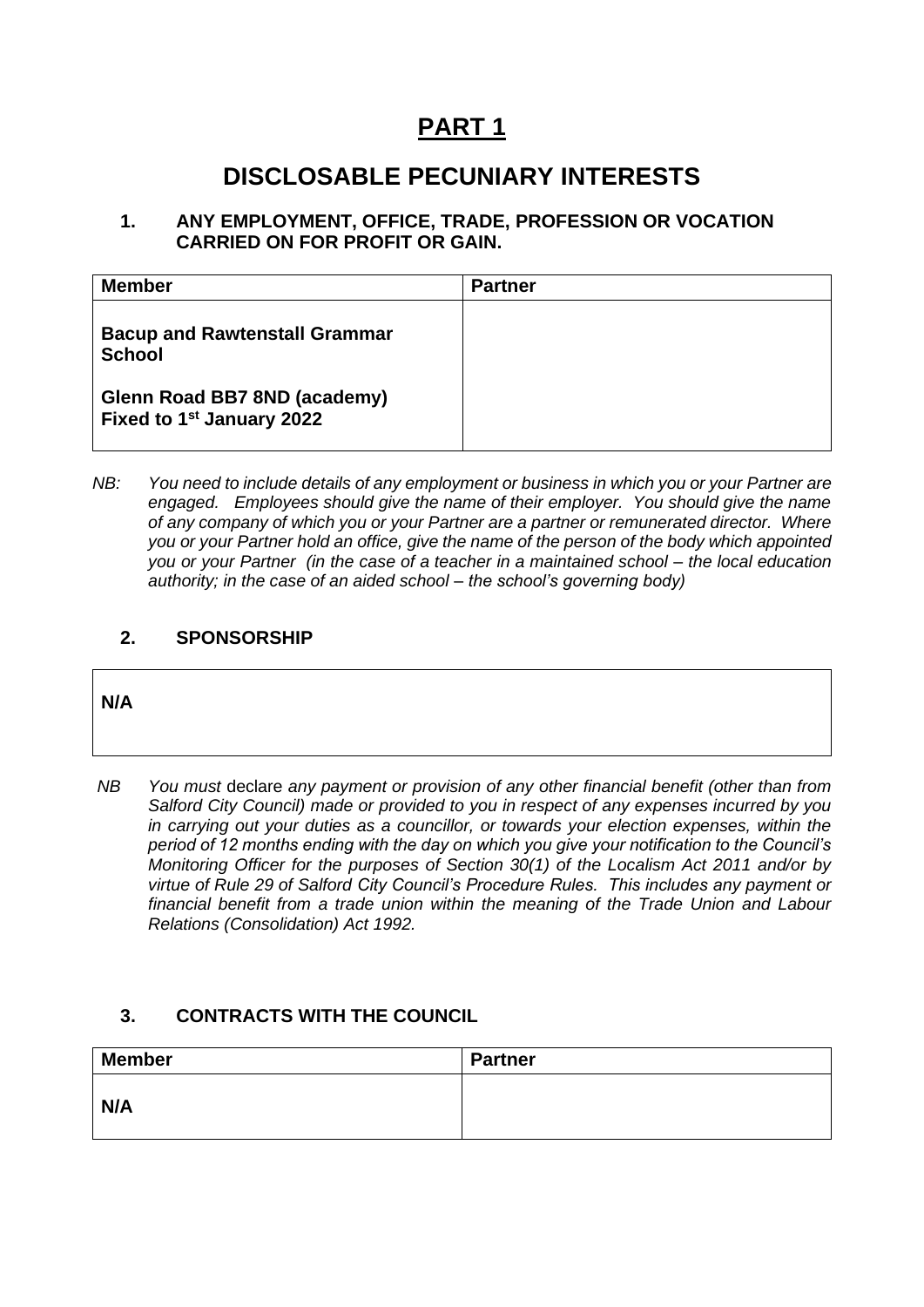- *NB You should describe all contracts of which you are aware, which are made between the Council and* 
	- *(i) either yourself or your Partner or*
	- *(ii) a body in which you or your Partner have a beneficial interest (being a firm in which you or your Partner is a partner, or a body corporate of which you or your Partner is a director, or in the securities of which you or your partner have a beneficial interest),*

*which are not fully discharged and which are contracts under which goods or services are to be provided or works are to be executed.*

*Please note that the reference to "securities" means "shares, debentures, debenture stock, loan stock, bonds, units of a collective investment scheme within the meaning of the Financial Services and Markets Act 2000 and other securities of any description, other than money deposited with a building society.*

# **4. LAND IN THE AREA OF THE CITY COUNCIL**

| <b>Member</b>                                                                                                                                                | <b>Partner</b> |
|--------------------------------------------------------------------------------------------------------------------------------------------------------------|----------------|
| <b>Redacted</b><br>Cllr Lewis has a disclosable pecuniary<br>interest, the details of which are withheld<br>under section 32(2) of the Localism Act<br>2011. |                |

*You should include any land (including houses, buildings or parts of buildings and any interests as mortgagee) within the City's boundaries in which you or your Partner, either alone or jointly, have a proprietary interest for your or your Partner's benefit. You should give the address or brief description to identify it. If you live in Salford you should include your home under this heading either as owner, lessee or tenant. You should also include any property from which you or your Partner receive rent, or of which you or your Partner are the mortgagee.*

# **5. LICENCES TO OCCUPY LAND**

| <b>Member</b> | <b>Partner</b> |
|---------------|----------------|
| N/A           |                |

*NB You should include any land (including buildings or parts of buildings) within the city's boundaries which you or your Partner have a right to occupy for 28 days or longer (either alone or jointly with others). You should give the address or a brief description to identify it.*

# **6. CORPORATE TENANCIES**

|  | <b>Member</b><br>-<br>'artner |  |
|--|-------------------------------|--|
|--|-------------------------------|--|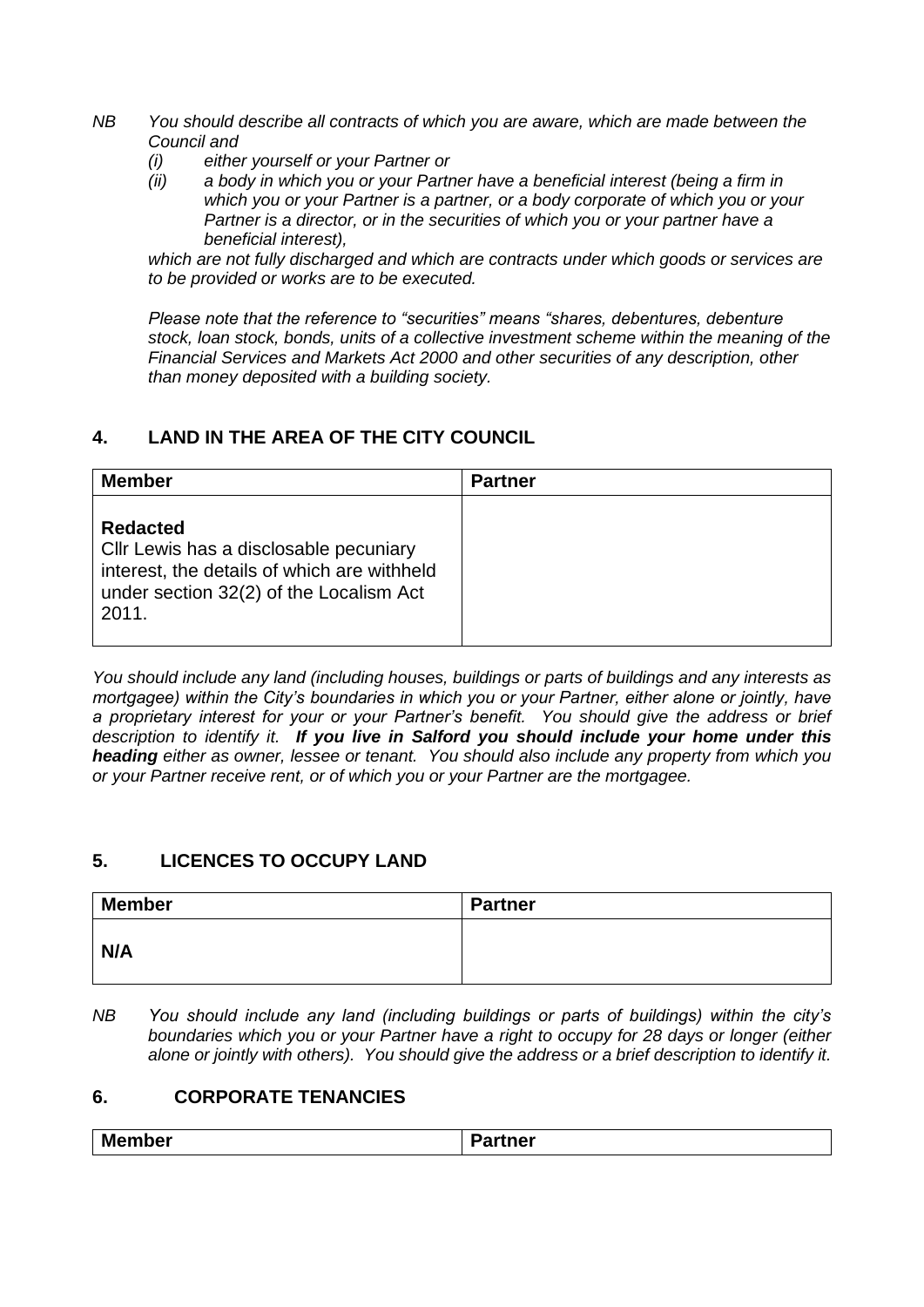| N/A |  |
|-----|--|
|     |  |

*[NB You should list here any tenancies of properties of which you are aware, where the landlord is the City Council and the tenant is a body in which you or your Partner have a beneficial interest (being a firm in which you or your Partner is a partner, or a body corporate of which you or your Partner is a director, or in the securities of which you or your partner have a beneficial interest).* 

*Please note that the reference to "securities" means "shares, debentures, debenture stock, loan stock, bonds, units of a collective investment scheme within the meaning of the Financial Services and Markets Act 2000 and other securities of any description, other than money deposited with a building society.*

## **7. SECURITIES**

| <b>Member</b> | <b>Partner</b> |
|---------------|----------------|
| N/A           |                |

- *NB You should list here any beneficial interest of you or your Partner in securities of a body where –*
	- *(a) that body (to your knowledge) has a place of business or land within the City's boundaries; and*
	- *(b) either –*
		- *(i) the total nominal value of the securities held by you or your Partner exceeds £25,000 or one hundredth of the total issued share capital of that body; or*
		- *(ii) if the share capital of that body is of more than one class, the total nominal value of the shares of any one class in which you or your Partner has a beneficial interest exceeds one hundredth of the total issued share capital of that class.*

*Please note that the reference to "securities" means "shares, debentures, debenture stock, Loan stock, bonds, units of a collective investment scheme within the meaning of the Financial Services and Markets Act 2000 and other securities of any description, other than money deposited with a building society*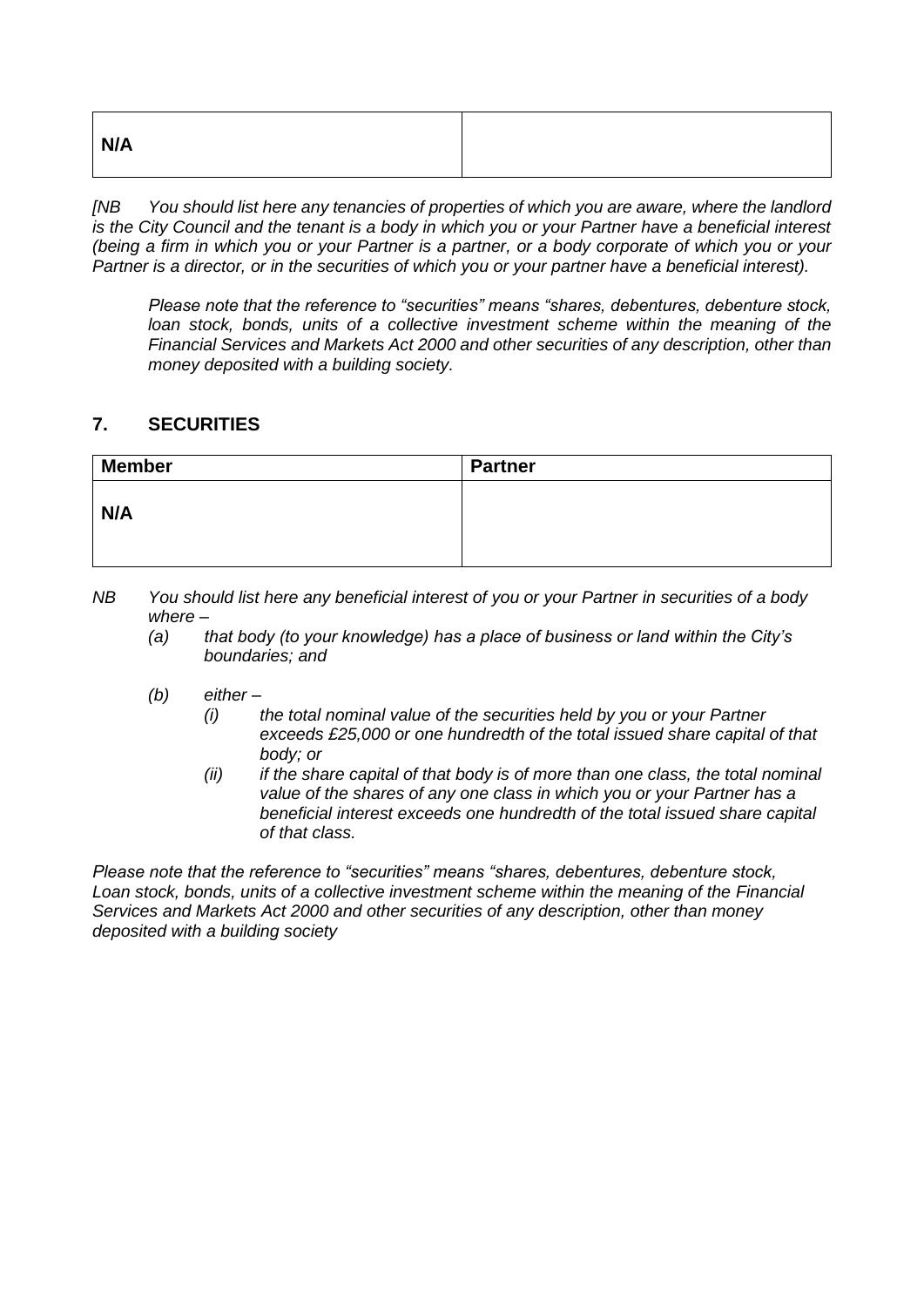$\Gamma$ 

# **PERSONAL INTERESTS**

## **1. BODIES TO WHICH YOU ARE APPOINTED OR NOMINATED BY THE COUNCIL**

| <b>None</b>              |  |  |              |  |  |                                                                                                                 |  |  |               |
|--------------------------|--|--|--------------|--|--|-----------------------------------------------------------------------------------------------------------------|--|--|---------------|
|                          |  |  |              |  |  |                                                                                                                 |  |  |               |
| $\overline{\phantom{a}}$ |  |  | $\mathbf{v}$ |  |  | the contract of the contract of the contract of the contract of the contract of the contract of the contract of |  |  | $\sim$ $\sim$ |

*NB You should record here details of your position of general control or management, in any –*

- *Body to which you have been appointed or nominated by*
- *Salford City Council as its representative.*

# **2. INTERESTS IN CHARITIES, SOCIETIES AND OTHER BODIES**

**Co-op Party Unite the Union The Labour Party**

*NB You should record here details of your position of general control or management, in any –*

- *Public authority or body exercising functions of a public nature;*
- *Company, industrial and provident society, charity, or body directed to charitable purposes. (Freemasons should include here membership of the Masonic Grand Charity)*
- *Body whose principal purposes include the influence of public policy, including party associations, trade union or professional association.*

# **3. GIFTS AND HOSPITALITY**

**None**